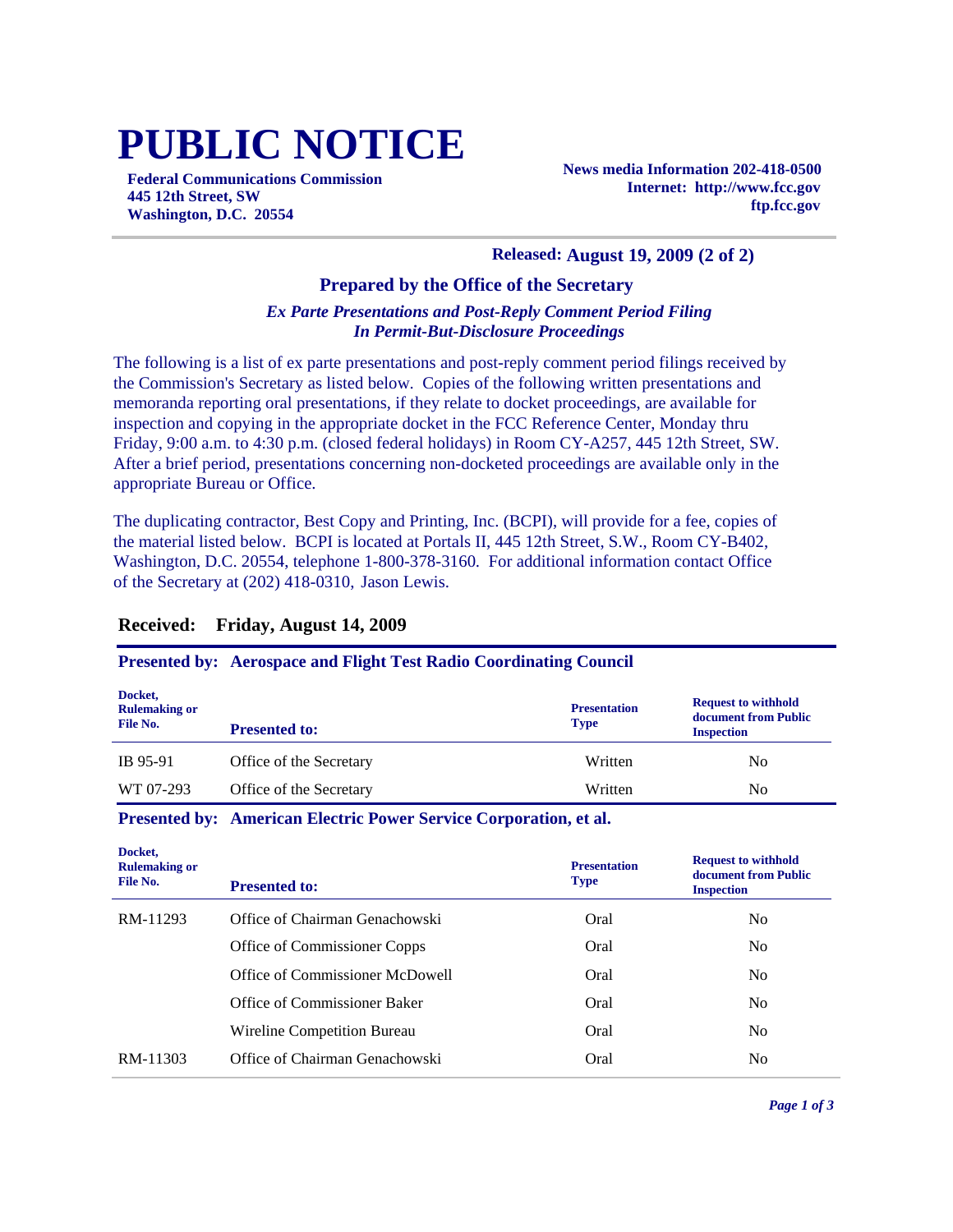| RM-11303  | Office of Commissioner Copps    | Oral | No.            |
|-----------|---------------------------------|------|----------------|
|           | Office of Commissioner McDowell | Oral | No.            |
|           | Office of Commissioner Baker    | Oral | No.            |
|           | Wireline Competition Bureau     | Oral | No.            |
| WC 07-245 | Office of Chairman Genachowski  | Oral | No.            |
|           | Office of Commissioner Copps    | Oral | N <sub>o</sub> |
|           | Office of Commissioner McDowell | Oral | No.            |
|           | Office of Commissioner Baker    | Oral | No.            |
|           | Wireline Competition Bureau     | Oral | No.            |

# **Presented by: AT&T, Inc.**

| Docket,<br><b>Rulemaking or</b><br>File No. | <b>Presented to:</b>           | <b>Presentation</b><br><b>Type</b> | <b>Request to withhold</b><br>document from Public<br><b>Inspection</b> |
|---------------------------------------------|--------------------------------|------------------------------------|-------------------------------------------------------------------------|
| WC 06-122                                   | Office of Chairman Genachowski | Oral                               | N <sub>0</sub>                                                          |

# **Presented by: CTIA - The Wireless Association**

| Docket,<br><b>Rulemaking or</b><br>File No. | <b>Presented to:</b>                                    | <b>Presentation</b><br><b>Type</b> | <b>Request to withhold</b><br>document from Public<br><b>Inspection</b> |
|---------------------------------------------|---------------------------------------------------------|------------------------------------|-------------------------------------------------------------------------|
| GN 09-51                                    | Office of Chairman Genachowski                          | Oral                               | No.                                                                     |
| WT 08-165                                   | Office of Chairman Genachowski                          | Oral                               | N <sub>0</sub>                                                          |
| WT 08-166                                   | Office of Chairman Genachowski                          | Oral                               | N <sub>o</sub>                                                          |
| WT 08-167                                   | Office of Chairman Genachowski                          | Oral                               | N <sub>0</sub>                                                          |
| WT 09-66                                    | Office of Chairman Genachowski                          | Oral                               | N <sub>0</sub>                                                          |
|                                             | Presented by: Leap Wireless International, Inc., et al. |                                    |                                                                         |
| Docket,<br>Dalamaking an                    |                                                         | <b>Dresontation</b>                | <b>Request to withhold</b>                                              |

| <b>Rulemaking or</b><br>File No. | <b>Presented to:</b>      | <b>Presentation</b><br><b>Type</b> | Request to withhold<br>document from Public<br><b>Inspection</b> |
|----------------------------------|---------------------------|------------------------------------|------------------------------------------------------------------|
| WT 08-95                         | Office of General Counsel | Oral                               | N <sub>o</sub>                                                   |

# **Presented by: National Emergency Number Association**

| Docket,<br><b>Rulemaking or</b><br>File No. | <b>Presented to:</b>                       | <b>Presentation</b><br><b>Type</b> | <b>Request to withhold</b><br>document from Public<br><b>Inspection</b> |
|---------------------------------------------|--------------------------------------------|------------------------------------|-------------------------------------------------------------------------|
| PS 06-229                                   | Public Safety and Homeland Security Bureau | Oral                               | No                                                                      |
| WT 06-150                                   | Public Safety and Homeland Security Bureau | Oral                               | No.                                                                     |